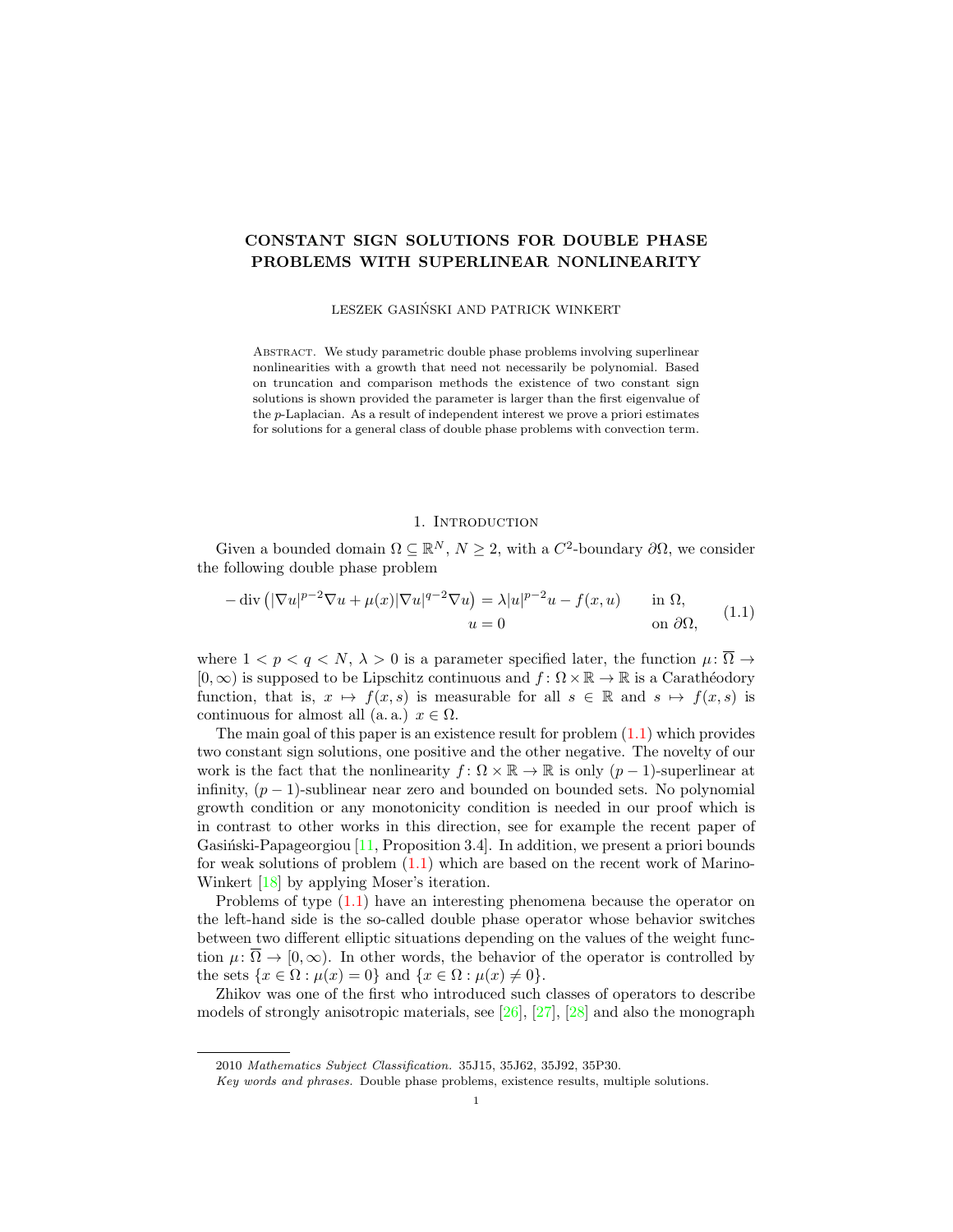of Zhikov-Kozlov-Oleinik [\[29\]](#page-8-5). The main idea was the introduction of the functional

<span id="page-1-0"></span>
$$
u \mapsto \int \left( |\nabla u|^p + \mu(x) |\nabla u|^q \right) dx, \tag{1.2}
$$

in order to describe such phenomena. Such functionals have been intensively studied in the past decade. We refer to the papers of Baroni-Colombo-Mingione [\[2\]](#page-7-0), [\[3\]](#page-7-1), [\[5\]](#page-7-2), Baroni-Kussi-Mingione [\[4\]](#page-7-3), Colombo-Mingione [\[8\]](#page-8-6), [\[9\]](#page-8-7) and the references therein concerning the regularity. We also point out that the integrals of the form [\(1.2\)](#page-1-0) arise in the context of functionals with non-standard growth; see the works of Cupini-Marcellini-Mascolo [\[10\]](#page-8-8) and Marcellini [\[16\]](#page-8-9), [\[17\]](#page-8-10).

The existence of solutions for classes of problem  $(1.1)$  has only been studied by few authors. Perera-Squassina [\[22\]](#page-8-11) proved the existence of a solution of problem [\(1.1\)](#page-0-0) by applying Morse theory where they used a cohomological local splitting to get an estimate of the critical groups at zero. The corresponding eigenvalue problem of the double phase operator with Dirichlet boundary condition was treated by Colasuonno-Squassina [\[7\]](#page-7-4), who proved the existence and properties of related variational eigenvalues. By applying variational methods, Liu-Dai [\[15\]](#page-8-12) treated double phase problems and proved existence and multiplicity results, also sign-changing solutions. A similar treatment has been recently done by Gasinski-Papageorgiou [\[11,](#page-8-0) Proposition 3.4] via the Nehari manifold method. We point out that the proof for the constant sign solutions in [\[11\]](#page-8-0) needs an additional monotonicity condition which can be avoided in our work. Furthermore, we refer to a recent work of the authors [\[12\]](#page-8-13) which shows the existence of at least one solution of problems of type [\(1.1\)](#page-0-0) by applying the surjectivity result for pseudomonotone operators. This can be realized by an easy condition on the convection term, in addition to the usual growth condition. Finally we refer to works which are very related to our topic dealing with types of double phase problems. We mention, for exam-ple, Bahrouni-Rădulescu-Repovš [\[1\]](#page-7-5), Cencelj-Rădulescu-Repovš [\[6\]](#page-7-6), Papageorgiou-Rădulescu-Repovš [\[19\]](#page-8-14), [\[20\]](#page-8-15), Papageorgiou-Scapellato [\[21\]](#page-8-16), Zhang-Rădulescu [\[25\]](#page-8-17) and the references therein. We also refer to the interesting overview article of Rădulescu [\[24\]](#page-8-18) concerning isotropic and anisotropic double phase problems.

Our results are mainly based on truncation and comparison methods combined with the representation of the first eigenvalue of the p-Laplacian with homogeneous Dirichlet boundary condition, see [\(2.4\)](#page-3-0) in Section [2.](#page-1-1) Moreover, the  $L^{\infty}$ -bounds for weak solutions stated in Section [3](#page-4-0) are based on Moser's iteration and give a priori bounds for a very general setting of problem  $(1.1)$  including convection term, see  $(3.1).$  $(3.1).$ 

## <span id="page-1-2"></span>2. Preliminaries

<span id="page-1-1"></span>By  $L^r(\Omega)$  and  $L^r(\Omega;\mathbb{R}^N)$  we denote the usual Lebesgue spaces endowed with the norm denoted by  $\|\cdot\|_r$  for  $1 \leq r \leq \infty$  while  $W^{1,r}(\Omega)$  and  $W^{1,r}_0(\Omega)$  are the Sobolev spaces equipped with the norms denoted by  $\|\cdot\|_{1,r}$  and  $\|\cdot\|_{1,r,0}$ , respectively, for  $1 \leq r \leq \infty$ .

Let  $1 < p < q < N$  and suppose

$$
\frac{q}{p} < 1 + \frac{1}{N}, \qquad \mu \colon \overline{\Omega} \to [0, \infty) \text{ is Lipschitz continuous.} \tag{2.1}
$$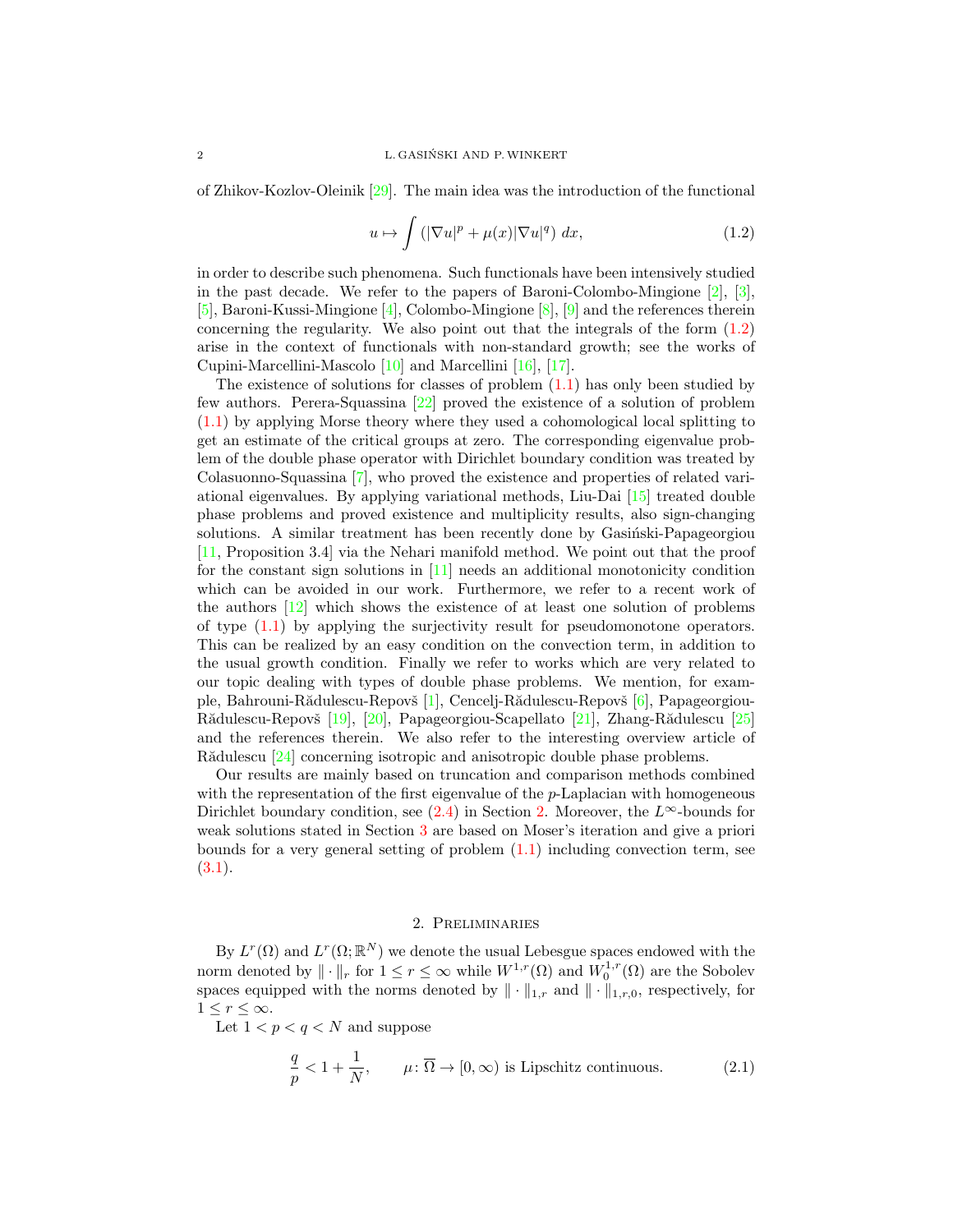Let  $\mathcal{H} \colon \Omega \times [0, \infty) \to [0, \infty)$  be the function

$$
(x,t)\mapsto t^p+\mu(x)t^q.
$$

Then, the Musielak-Orlicz space  $L^{\mathcal{H}}(\Omega)$  is defined by

$$
L^{\mathcal{H}}(\Omega) = \left\{ u \mid u : \Omega \to \mathbb{R} \text{ is measurable and } \rho_{\mathcal{H}}(u) := \int_{\Omega} \mathcal{H}(x, |u|) dx < +\infty \right\}
$$

equipped with the Luxemburg norm

$$
||u||_{\mathcal{H}} = \inf \left\{ \tau > 0 : \rho_{\mathcal{H}} \left( \frac{u}{\tau} \right) \le 1 \right\}.
$$

With this norm, it is clear that the space  $L^{\mathcal{H}}(\Omega)$  is uniformly convex and so reflexive. Moreover, we introduce the seminormed space

$$
L^q_\mu(\Omega) = \left\{ u \mid u : \Omega \to \mathbb{R} \text{ is measurable and } \int_{\Omega} \mu(x) |u|^q \, dx < +\infty \right\}
$$

endowed with the seminorm

$$
||u||_{q,\mu} = \left(\int_{\Omega} \mu(x)|u|^q dx\right)^{\frac{1}{q}}
$$

We know from Colasuonno-Squassina [\[7,](#page-7-4) Proposition 2.15 (i), (iv) and (v)] that the embeddings

$$
L^q(\Omega) \hookrightarrow L^{\mathcal{H}}(\Omega) \hookrightarrow L^p(\Omega) \cap L^q_{\mu}(\Omega)
$$

are continuous. A simple calculation shows that

$$
\min\left\{||u||_{\mathcal{H}}^{p},\|u\|_{\mathcal{H}}^{q}\right\} \leq \|u\|_{p}^{p} + \|u\|_{q,\mu}^{q} \leq \max\left\{||u\|_{\mathcal{H}}^{p},\|u\|_{\mathcal{H}}^{q}\right\} \tag{2.2}
$$

<span id="page-2-0"></span>.

for all  $u \in L^{\mathcal{H}}(\Omega)$ . By  $W^{1,\mathcal{H}}(\Omega)$  we denote the corresponding Sobolev space which is defined by

$$
W^{1,\mathcal{H}}(\Omega) = \left\{ u \in L^{\mathcal{H}}(\Omega) : |\nabla u| \in L^{\mathcal{H}}(\Omega) \right\}
$$

equipped with the norm

$$
||u||_{1,\mathcal{H}} = ||\nabla u||_{\mathcal{H}} + ||u||_{\mathcal{H}},
$$

where  $\|\nabla u\|_{\mathcal{H}} = \|\nabla u\|_{\mathcal{H}}.$ 

The completion of  $C_0^{\infty}(\Omega)$  in  $W^{1,\mathcal{H}}(\Omega)$  is denoted by  $W_0^{1,\mathcal{H}}(\Omega)$  and due to  $(2.1)$ we have an equivalent norm on  $W_0^{1,\mathcal{H}}(\Omega)$  given by

$$
||u||_{1,\mathcal{H},0}=||\nabla u||_{\mathcal{H}},
$$

see Proposition 2.18 in Colasuonno-Squassina [\[7\]](#page-7-4). Since both spaces  $W^{1, \mathcal{H}}(\Omega)$  and  $W_0^{1, \mathcal{H}}(\Omega)$  are uniformly convex, we know that they are reflexive Banach spaces.

From Colasuonno-Squassina [\[7,](#page-7-4) Proposition 2.15] we have the compact embedding

$$
W_0^{1,\mathcal{H}}(\Omega) \hookrightarrow L^r(\Omega)
$$

for each  $1 < r < p^*$ , where  $p^*$  is the critical exponent to p given by

<span id="page-2-1"></span>
$$
p^* := \frac{Np}{N - p}.\tag{2.3}
$$

A direct consequence of [\(2.2\)](#page-2-0) leads to the following inequalities

$$
\min\left\{\|u\|_{1,\mathcal{H},0}^p,\|u\|_{1,\mathcal{H},0}^q\right\} \le \|\nabla u\|_p^p + \|\nabla u\|_{q,\mu}^q \le \max\left\{\|u\|_{1,\mathcal{H},0}^p,\|u\|_{1,\mathcal{H},0}^q\right\}
$$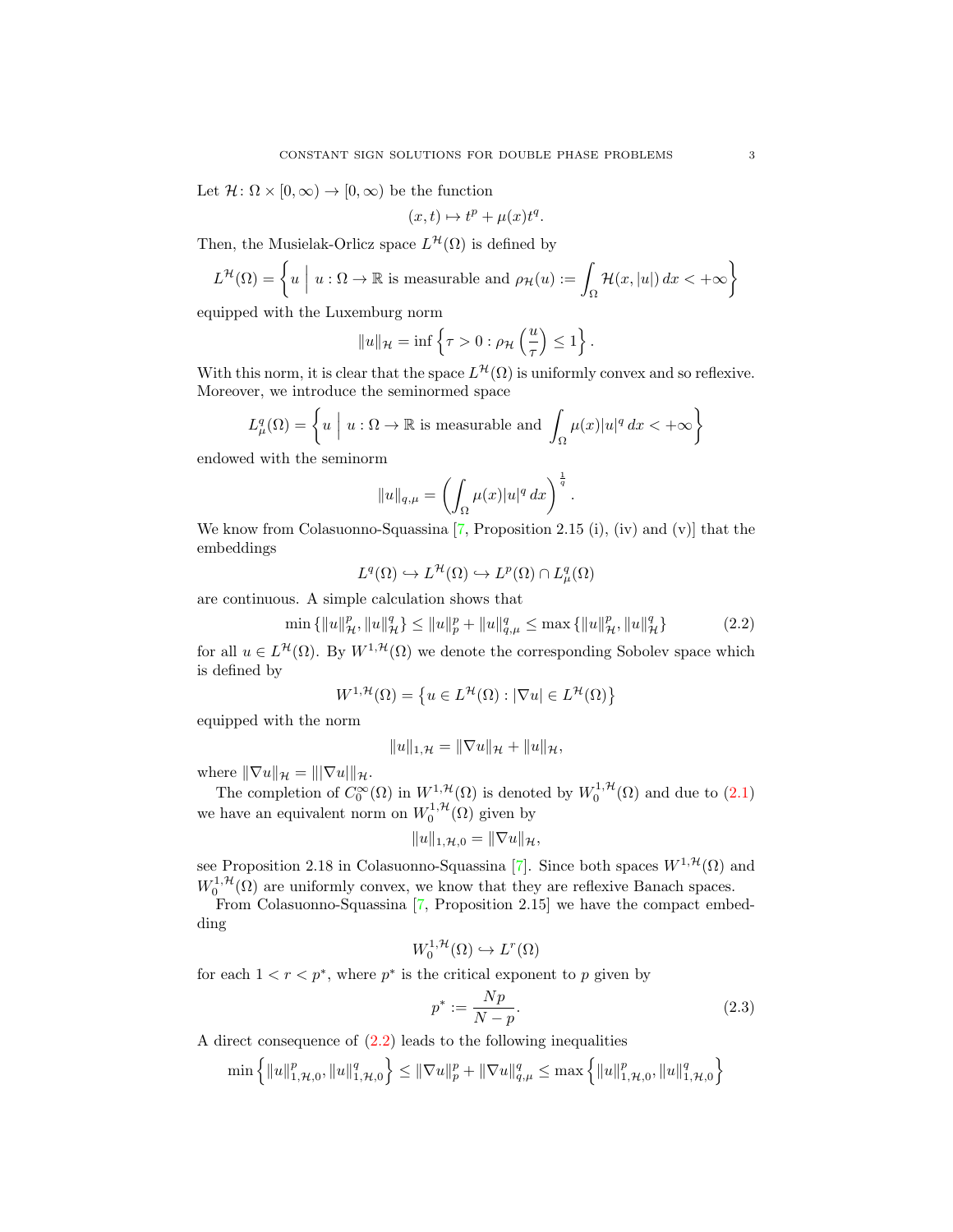for all  $u \in W_0^{1, \mathcal{H}}(\Omega)$ .

As usual, we denote by  $C_0^1(\overline{\Omega})$  the ordered Banach space

$$
C_0^1(\overline{\Omega}) = \left\{ u \in C^1(\overline{\Omega}) : u \middle|_{\partial \Omega} = 0 \right\},\,
$$

with positive cone

$$
C_0^1(\overline{\Omega})_+ = \left\{ u \in C_0^1(\overline{\Omega}) : u(x) \ge 0 \,\,\forall x \in \overline{\Omega} \right\}.
$$

This cone has a nonempty interior given by

$$
\mathrm{int}\left(C_0^1(\overline{\Omega})_+\right) = \left\{ u \in C_0^1(\overline{\Omega}) : u(x) > 0 \,\,\forall x \in \Omega \,\,\mathrm{and}\,\, \frac{\partial u}{\partial n}(x) < 0 \,\,\forall x \in \partial\Omega \right\},\
$$

where  $n = n(x)$  is the outer unit normal at  $x \in \partial \Omega$ .

Next, let us recall some basic facts about the spectrum of the negative Dirichlet r-Laplacian with  $1 < r < \infty$ . We consider the problem

<span id="page-3-0"></span>
$$
-\Delta_r u = \lambda |u|^{r-2}u \quad \text{in } \Omega,
$$
  
 
$$
u = 0 \quad \text{on } \partial\Omega.
$$
 (2.4)

A number  $\lambda \in \mathbb{R}$  is an eigenvalue of  $(-\Delta_r, W_0^{1,r}(\Omega))$  if problem  $(2.4)$  has a nontrivial solution  $u \in W_0^{1,r}(\Omega)$  which is called an eigenfunction corresponding to the eigenvalue  $\lambda$ . We denote by  $\sigma_r$  the set of eigenvalues of  $(-\Delta_r, W_0^{1,r}(\Omega))$ . We know that the set  $\sigma_r$  has a smallest element  $\lambda_{1,r}$  which is positive, isolated, simple and it can be variationally characterized through

<span id="page-3-1"></span>
$$
\lambda_{1,r} = \inf \left\{ \frac{\|\nabla u\|_r^r}{\|u\|_r^r} : u \in W_0^{1,r}(\Omega), u \neq 0 \right\}.
$$

We refer to  $\text{Li}3$  as a reference for these properties. In what follows we denote by  $u_{1,r}$  the L<sup>r</sup>-normalized (i.e.,  $||u_{1,r}||_r = 1$ ) positive eigenfunction corresponding to  $\lambda_{1,r}$ . The nonlinear regularity theory and the nonlinear maximum principle imply that  $u_{1,r} \in \text{int}(C_0^1(\overline{\Omega})_+)$ , see Lieberman [\[14\]](#page-8-20) and Pucci-Serrin [\[23\]](#page-8-21).

Let  $A: W_0^{1,\mathcal{H}}(\Omega) \to W_0^{1,\mathcal{H}}(\Omega)^*$  be the operator defined by

$$
\langle A(u), v \rangle_{\mathcal{H}} := \int_{\Omega} \left( |\nabla u|^{p-2} \nabla u + \mu(x) |\nabla u|^{q-2} \nabla u \right) \cdot \nabla v \, dx,\tag{2.5}
$$

for  $u, v \in W_0^{1,\mathcal{H}}(\Omega)$ , where  $\langle \cdot, \cdot \rangle_{\mathcal{H}}$  is the duality pairing between  $W_0^{1,\mathcal{H}}(\Omega)$  and its dual space  $W_0^{1,\mathcal{H}}(\Omega)^*$ . The properties of the operator  $A: W_0^{1,\mathcal{H}}(\Omega) \to W_0^{1,\mathcal{H}}(\Omega)^*$ are summarized in the following proposition, see Liu-Dai [\[15\]](#page-8-12).

**Proposition 2.1.** The operator A defined by  $(2.5)$  is bounded, continuous, monotone (hence maximal monotone) and of type  $(S_+)$ .

The norm of  $\mathbb{R}^N$  is denoted by  $|\cdot|$  and  $\cdot$  stands for the inner product in  $\mathbb{R}^N$ . For  $s \in \mathbb{R}$ , we set  $s^{\pm} = \max\{\pm s, 0\}$  and for  $u \in W^{1, \mathcal{H}}(\Omega)$  we define  $u^{\pm}(\cdot) = u(\cdot)^{\pm}$ . It is well known that

$$
u^{\pm} \in W^{1,\mathcal{H}}(\Omega), \quad |u| = u^{+} + u^{-}, \quad u = u^{+} - u^{-}.
$$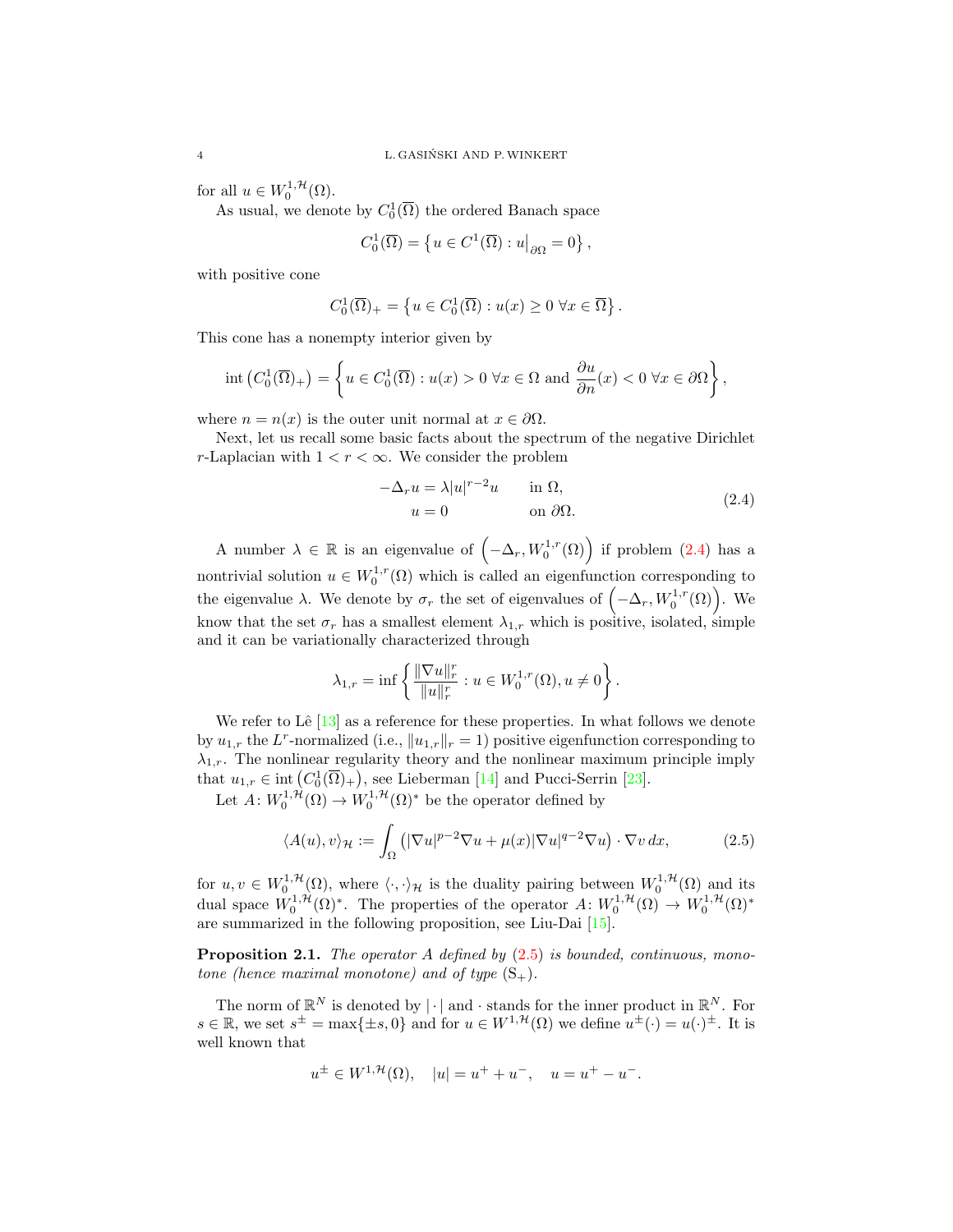### 3. A priori estimates for double phase problems

<span id="page-4-0"></span>In this section we present a priori bounds for double phase problems under very general conditions. Such a result is of independent interest and can be used for several problems of this type. We consider the problem

<span id="page-4-1"></span>
$$
-\operatorname{div}\left(|\nabla u|^{p-2}\nabla u + \mu(x)|\nabla u|^{q-2}\nabla u\right) = g(x, u, \nabla u) \quad \text{in } \Omega,
$$
  
\n
$$
u = 0 \quad \text{on } \partial\Omega,
$$
\n(3.1)

where we suppose the following conditions on the function  $g: \Omega \times \mathbb{R} \times \mathbb{R}^N \to \mathbb{R}$ .

 $H(g)$   $g: \Omega \times \mathbb{R} \times \mathbb{R}^N \to \mathbb{R}$  is a Carathéodory function satisfying

<span id="page-4-2"></span>
$$
|g(x, s, \xi)| \leq c_1 |\xi|^{p\frac{r-1}{r}} + c_2 |s|^{r-1} + c_3,
$$

for a.a.  $x \in \Omega$ , for all  $s \in \mathbb{R}$  and for all  $\xi \in \mathbb{R}^N$  with positive constants  $c_1, c_2, c_3$  and  $q < r \leq p^*$  where  $p^*$  is the critical exponent stated in [\(2.3\)](#page-2-1).

A function  $u \in W_0^{1,\mathcal{H}}(\Omega)$  is called a weak solution of problem  $(3.1)$  if

$$
\int_{\Omega} \left( |\nabla u|^{p-2} \nabla u + \mu(x) |\nabla u|^{q-2} \nabla u \right) \cdot \nabla v \, dx = \int_{\Omega} g(x, u, \nabla u) v \, dx \tag{3.2}
$$

is satisfied for all test functions  $v \in W_0^{1, \mathcal{H}}(\Omega)$ .

The following theorem provides the boundedness of weak solutions of problem  $(3.1).$  $(3.1).$ 

**Theorem 3.1.** Let  $1 < p < q < N$  and let hypotheses [\(2.1\)](#page-1-2) and  $H(g)$  be satisfied. Then, each weak solution of problem [\(3.1\)](#page-4-1) belongs to  $L^{\infty}(\Omega)$ .

*Proof.* Let  $u \in W^{1, \mathcal{H}}(\Omega) \subseteq W^{1, p}(\Omega)$  be a weak solution of problem [\(1.1\)](#page-0-0). Since  $u = u^{+} - u^{-}$  we can suppose, without any loss of generality, that  $u \ge 0$ . Let  $h > 0$ and set  $u_h = \min\{u, h\}$ . Then we choose  $v = uu_h^{\kappa p}$  with  $\kappa > 0$  as test function in [\(3.2\)](#page-4-2). Note that  $\nabla v = \nabla u u_h^{\kappa p} + u \kappa p u_h^{\kappa p-1} \nabla u_h$ . This gives

$$
\int_{\Omega} |\nabla u|^p u_h^{\kappa p} dx + \kappa p \int_{\Omega} |\nabla u|^{p-2} \nabla u \cdot \nabla u_h u_h^{\kappa p-1} u dx \n+ \int_{\Omega} \mu(x) |\nabla u|^q u_h^{\kappa p} dx + \kappa p \int_{\Omega} \mu(x) |\nabla u|^{q-2} \nabla u \cdot \nabla u_h u_h^{\kappa p-1} u dx
$$
\n(3.3)\n
$$
= \int_{\Omega} g(x, u, \nabla u) u u_h^{\kappa p} dx.
$$

It is easy to see that the third and fourth integral on the left-hand side of [\(3.3\)](#page-4-3) are positive. Therefore, we have

<span id="page-4-3"></span>
$$
\int_{\Omega} |\nabla u|^p u_h^{\kappa p} dx + \kappa p \int_{\Omega} |\nabla u|^{p-2} \nabla u \cdot \nabla u_h u_h^{\kappa p-1} u dx
$$
  
\n
$$
\leq \int_{\Omega} g(x, u, \nabla u) u u_h^{\kappa p} dx.
$$

Now we can proceed exactly as in the proof of Theorem 3.1 of Marino-Winkert [\[18,](#page-8-1) starting with (3.2)] to obtain that  $u \in L^{\infty}(\Omega)$ .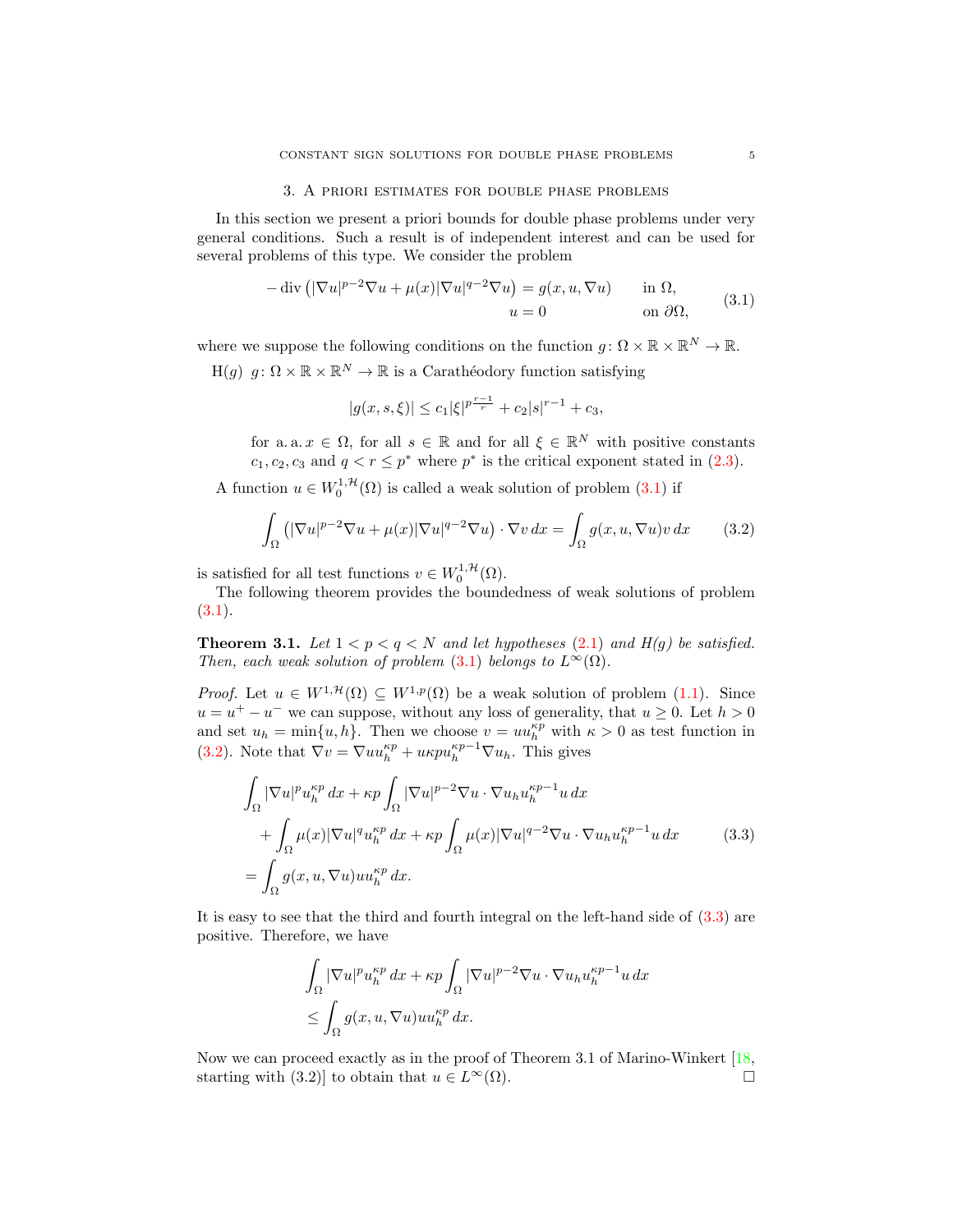#### 4. Main results

We assume the following hypotheses on the nonlinearity  $f: \Omega \times \mathbb{R} \to \mathbb{R}$ .  $H(f)$  f:  $\Omega \times \mathbb{R} \to \mathbb{R}$  is a Carathéodory function such that (i)  $f$  is bounded on bounded sets;  $(ii)$ 

$$
\lim_{s \to \pm \infty} \frac{f(x, s)}{|s|^{q-2} s} = +\infty \quad \text{uniformly for a. a. } x \in \Omega;
$$

(iii)

$$
\lim_{s \to 0} \frac{f(x, s)}{|s|^{p-2}s} = 0 \quad \text{uniformly for a. a. } x \in \Omega.
$$

**Example 4.1.** The following functions  $f_i: \Omega \times \mathbb{R} \to \mathbb{R}$  (i = 1, 2, 3) satisfy hypotheses  $H(f)$ :

$$
f_1(x, s) = a(x)|s|^{r-2}s,
$$
  
\n
$$
f_2(x, s) = a(x)|s|^{q-2}s\ln(1+|s|),
$$
  
\n
$$
f_3(x, s) = \begin{cases} |s|^{q-2}se^{-s-1} & \text{if } s < -1, \\ \frac{|s|^p}{2}((s-1)\cos(s+1)+s+1) & \text{if } -1 \le s \le 1, \\ (1+(s-1)|x|)s^{q-1}e^{s-1} & \text{if } s > 1, \end{cases}
$$

where  $a \in L^{\infty}(\Omega)$  and  $q < r < \infty$ .

We say that  $u \in W_0^{1,\mathcal{H}}(\Omega)$  is a weak solution of problem  $(1.1)$  if it satisfies

$$
\int_{\Omega} \left( |\nabla u|^{p-2} \nabla u + \mu(x) |\nabla u|^{q-2} \nabla u \right) \cdot \nabla v \, dx = \int_{\Omega} \left( \lambda |u|^{p-2} u - f(x, u) \right) v \, dx
$$

for all test functions  $v \in W_0^{1, \mathcal{H}}(\Omega)$ .

Our main existence result reads as follows.

**Theorem 4.2.** Let  $1 < p < q < N$ , let hypotheses [\(2.1\)](#page-1-2) and  $H(f)$  be satisfied and assume that  $\lambda > \lambda_{1,p}$ . Then problem [\(1.1\)](#page-0-0) admits at least two nontrivial weak solutions  $u_+, u_- \in W_0^{1,\mathcal{H}}(\Omega) \cap L^{\infty}(\Omega)$  such that  $u_+ \geq 0$  and  $u_- \leq 0$  in  $\Omega$ .

*Proof.* We first note that for each  $a > 0$ , by applying H(f)(ii), there exists a constant  $M = M(a) > 1$  such that

$$
f(x,s)s \ge a|s|^q \quad \text{for a. a. } x \in \Omega \text{ and for all } |s| \ge M. \tag{4.1}
$$

Taking  $a = \lambda$  and a constant function  $\overline{u} \in [M, \infty)$  and using [\(4.1\)](#page-5-0),  $p < q$  and  $M > 1$ , we have that

<span id="page-5-2"></span><span id="page-5-1"></span><span id="page-5-0"></span>
$$
0 \ge \lambda \overline{u}^{p-1} - f(x, \overline{u}) \quad \text{for a. a. } x \in \Omega.
$$
 (4.2)

Now we introduce the truncation function  $h_+ : \Omega \times \mathbb{R} \to \mathbb{R}$  defined by

$$
h_{+}(x,s) = \begin{cases} 0 & \text{if } s < 0, \\ \lambda s^{p-1} - f(x,s) & \text{if } 0 \le s \le \overline{u}, \\ \lambda \overline{u}^{p-1} - f(x,\overline{u}) & \text{if } \overline{u} < s. \end{cases} \tag{4.3}
$$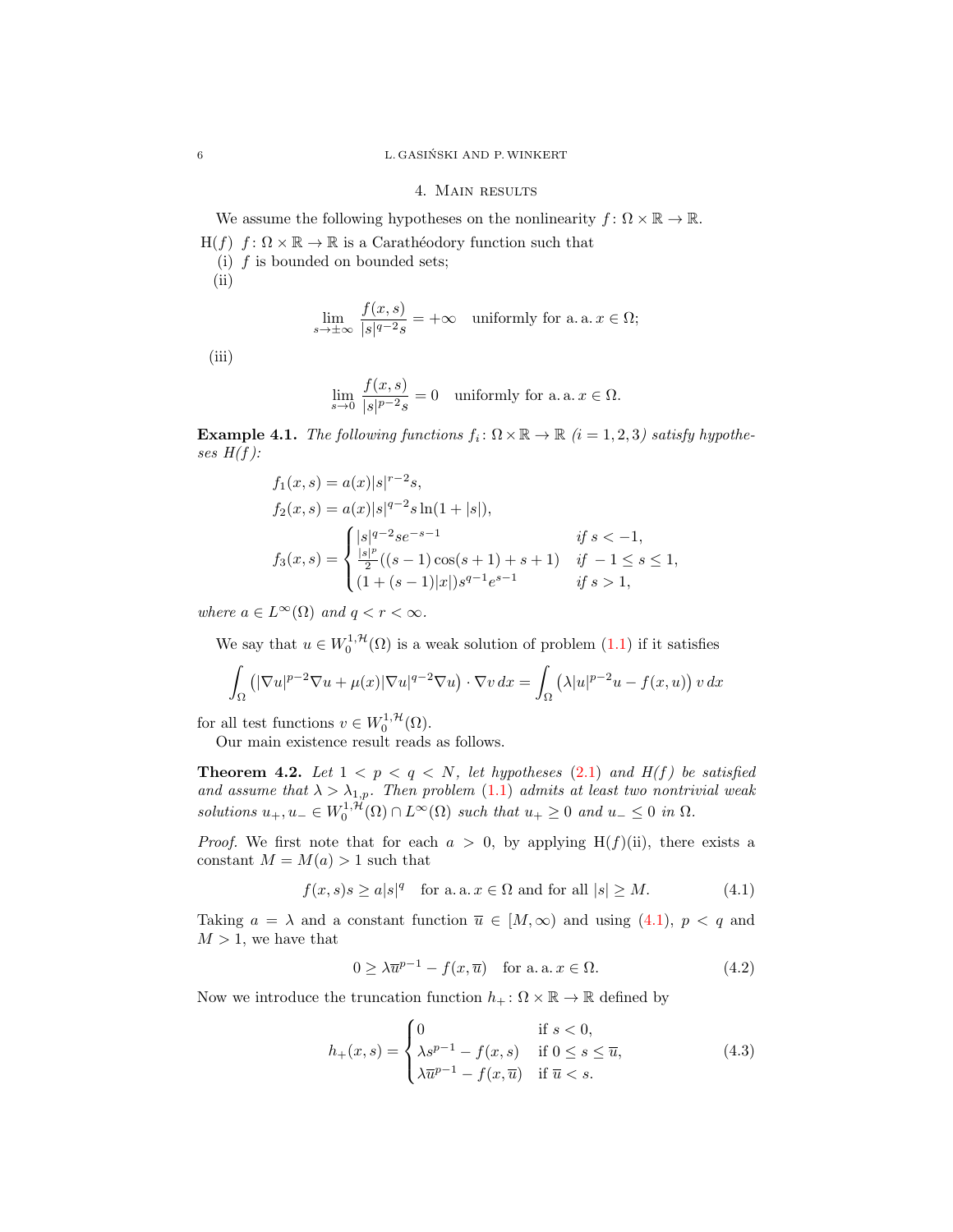It is clear that  $h_+$  is a Carathéodory function. We set  $H_+(x, s) = \int_0^s h_+(x, t) dt$ and consider the  $C^1$ -functional  $\varphi_+ : W_0^{1, \mathcal{H}}(\Omega) \to \mathbb{R}$  given by

$$
\varphi_+(u) = \int_{\Omega} \left[ \frac{1}{p} |\nabla u|^p + \frac{\mu(x)}{q} |\nabla u|^q \right] dx - \int_{\Omega} H_+(x, u) dx.
$$

Due to the truncation operator we see that the functional  $\varphi_+$  is coercive and since the embedding  $W_0^{1,\mathcal{H}}(\Omega) \hookrightarrow L^r(\Omega)$  is compact, it is also sequentially weakly lower semicontinuous. Therefore, its global minimizer  $u_+ \in W_0^{1, \mathcal{H}}(\Omega)$  exists, that is,

<span id="page-6-0"></span>
$$
\varphi_+(u_+) = \inf \left[ \varphi_+(u) \colon u \in W_0^{1,\mathcal{H}}(\Omega) \right].
$$

Let us prove that this minimizer is nontrivial. To this end, due to  $H(f)(iii)$ , we find for each  $\varepsilon > 0$  a number  $\delta = \delta(\varepsilon) \in (0, \overline{u})$  such that

$$
F(x,s) \le \frac{\varepsilon}{p} |s|^p \quad \text{for a. a. } x \in \Omega \text{ and for all } |s| \le \delta,
$$
 (4.4)

where  $F(x, s) = \int_0^s f(x, t) dt$ . We recall that  $u_{1,p} \in \text{int}(C_0^1(\overline{\Omega})_+)$  and so we can choose  $t \in (0,1)$  small enough such that  $tu_{1,p}(x) \in [0,\delta]$  for all  $x \in \overline{\Omega}$ . Moreover, we know that  $||u_{1,p}||_p = 1$ .

Using this fact, [\(4.3\)](#page-5-1), [\(4.4\)](#page-6-0) and the fact that  $\delta < \overline{u}$  we obtain

$$
\varphi_{+}(tu_{1,p}) = \int_{\Omega} \left[ \frac{1}{p} |\nabla(tu_{1,p})|^{p} + \frac{\mu(x)}{q} |\nabla(tu_{1,p})|^{q} \right] dx - \int_{\Omega} H_{+}(x, tu_{1,p}) dx
$$
  
\n
$$
\leq \frac{t^{p}}{p} ||\nabla u_{1,p}||_{p}^{p} + \frac{t^{q}}{q} ||\nabla u_{1,p}||_{q,\mu}^{q} - \frac{\lambda t^{p}}{p} + \frac{\varepsilon t^{p}}{p}
$$
  
\n
$$
\leq \frac{t^{p} \lambda_{1,p}}{p} + \frac{t^{q}}{q} ||\nabla u_{1,p}||_{q,\mu}^{q} - \frac{\lambda t^{p}}{p} + \frac{\varepsilon t^{p}}{p}
$$
  
\n
$$
= t^{p} \left[ \frac{\lambda_{1,p} - \lambda + \varepsilon}{p} \right] + \frac{t^{q}}{q} ||\nabla u_{1,p}||_{q,\mu}^{q}.
$$
\n(4.5)

Since  $\lambda > \lambda_{1,p}$  we can choose  $\varepsilon \in (0, \lambda - \lambda_{1,p})$  in  $(4.5)$  which shows that (note that  $p < q$ 

<span id="page-6-2"></span><span id="page-6-1"></span>
$$
\varphi_+(tu_{1,p}) < 0 = \varphi_+(0)
$$
 for sufficiently small  $t > 0$ .

Therefore,  $u_+ \neq 0$ .

Since  $u_+$  is a global minimizer of  $\varphi_+$  we have  $(\varphi_+)'(u_+) = 0$ , that is,

$$
\int_{\Omega} \left( |\nabla u_+|^{p-2} \nabla u_+ + \mu(x) |\nabla u_+|^{q-2} \nabla u_+ \right) \cdot \nabla v \, dx = \int_{\Omega} h_+(x, u_+) v \, dx \tag{4.6}
$$

for all  $v \in W_0^{1,\mathcal{H}}(\Omega)$ . Taking  $v = -(u_+)^-$  as test function in  $(4.6)$  gives  $(u_+)^- = 0$ and so  $u_+ \geq 0$ . Next, we choose  $v = (u_+ - \overline{u})^+ \in W_0^{1, \mathcal{H}}(\Omega)$  as test function in [\(4.6\)](#page-6-2). This leads to

$$
\int_{\Omega} \left( |\nabla u_+|^{p-2} \nabla u_+ + \mu(x) |\nabla u_+|^{q-2} \nabla u_+ \right) \cdot \nabla (u_+ - \overline{u})^+ dx
$$
\n
$$
= \int_{\Omega} h_+(x, u_+)(u_+ - \overline{u})^+ dx
$$
\n
$$
= \int_{\Omega} \left( \lambda \overline{u}^{p-1} - f(x, \overline{u}) \right) (u_+ - \overline{u})^+ dx
$$
\n
$$
\leq 0,
$$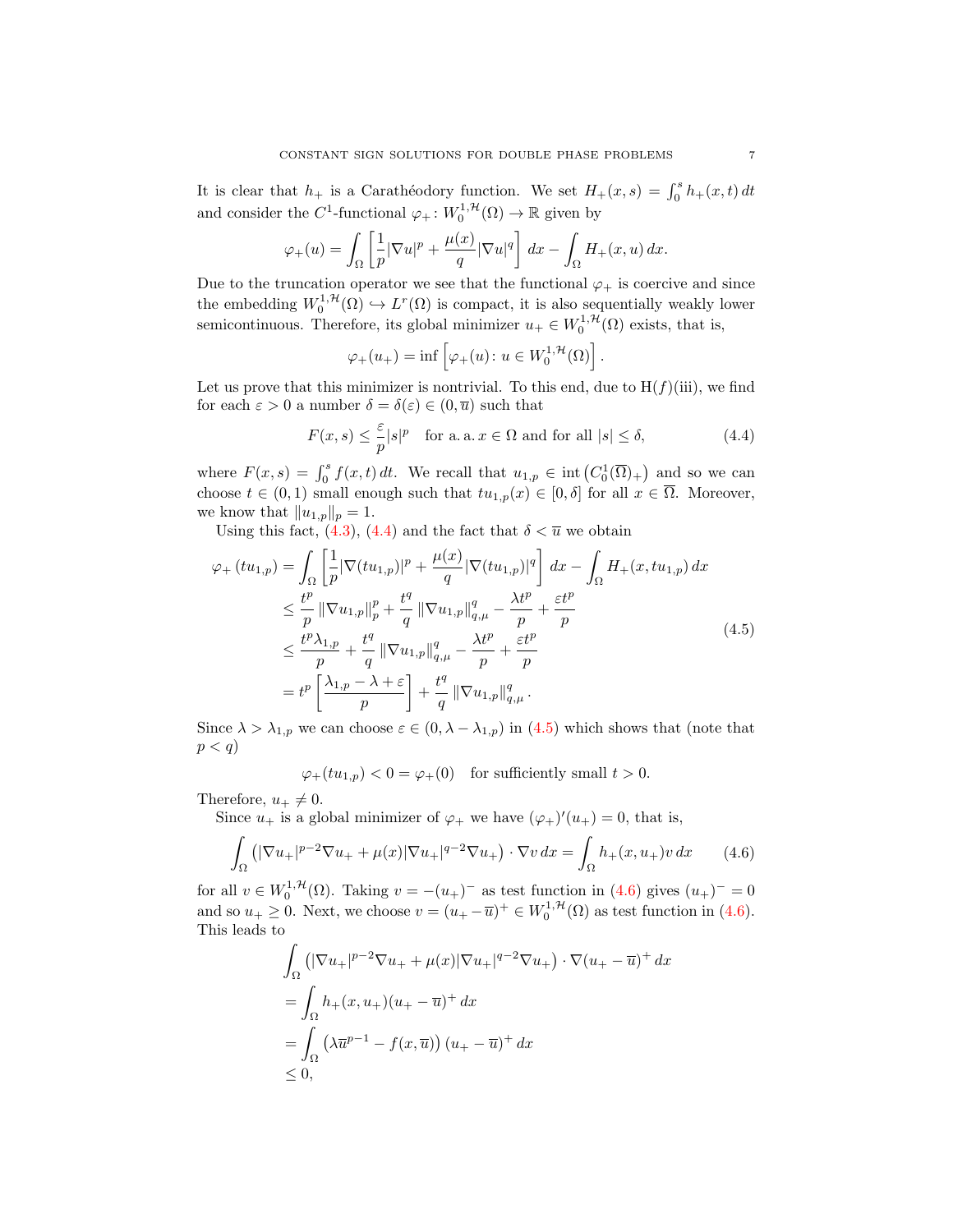by [\(4.2\)](#page-5-2). Hence, from the last inequality we derive

$$
\int_{\{u_+ > \overline{u}\}} |\nabla u_+|^p \, dx + \int_{\{u_+ > \overline{u}\}} \mu(x) |\nabla u_+|^q \, dx \le 0.
$$

Therefore,  $u_+ \leq \overline{u}$ . Then, with view to the truncation function defined in [\(4.3\)](#page-5-1), we see that  $u_+ \in W_0^{1,\mathcal{H}}(\Omega) \cap L^{\infty}(\Omega)$  is a weak solution of our original problem.

The proof for the negative solution works in a similar way. Indeed, as a conclusion of [\(4.1\)](#page-5-0), we can choose  $a = \lambda$  and  $\underline{v} \in (-\infty, -M]$  such that

 $0 \leq \lambda |y|^{p-2}y - f(x, y)$  for a.a.  $x \in \Omega$ .

Then, we introduce the truncation  $h_-\colon\Omega\times\mathbb{R}\to\mathbb{R}$  defined by

$$
h_{-}(x,s) = \begin{cases} \lambda |\underline{v}|^{p-2} \underline{v} - f(x,\underline{v}) & \text{if } s < \underline{v}, \\ \lambda |s|^{p-2} s - f(x,s) & \text{if } \underline{v} \le s \le 0, \\ 0 & \text{if } 0 < s, \end{cases}
$$

and the  $C^1$ -functional  $\varphi_-\colon W_0^{1,\mathcal{H}}(\Omega) \to \mathbb{R}$  defined by

$$
\varphi_{-}(u) = \int_{\Omega} \left[ \frac{1}{p} |\nabla u|^p + \frac{\mu(x)}{q} |\nabla u|^q \right] dx - \int_{\Omega} H_{-}(x, u) dx,
$$

where  $H_-(x, s) = \int_0^s h_-(x, t)dt$ . In the same way we prove that  $\varphi_-$  has a global minimizer  $u_$  which turns out to be a nontrivial, negative, bounded weak solution of  $(1.1)$ .

Remark 4.3. It would also be interesting to obtain sign-changing solutions for problem [\(1.1\)](#page-0-0). As for now, the methods based on extremal solutions cannot be applied due to the lack of regularity results for double phase problems. Moreover, the application of the Nehari manifold method does not seem to work for our problem because of the sign of the nonlinearity f, compare with the assumption in Gasinski-Papageorgiou [\[11\]](#page-8-0) and Liu-Dai [\[15\]](#page-8-12).

#### **ACKNOWLEDGMENT**

The authors wish to thank knowledgeable referees for their corrections and remarks.

#### **REFERENCES**

- <span id="page-7-5"></span>[1] A. Bahrouni, V. D. Rădulescu, D. D. Repovš, *Double phase transonic flow problems with vari*able growth: nonlinear patterns and stationary waves, Nonlinearity 32 (2019), no. 7, 2481– 2495.
- <span id="page-7-0"></span>[2] P. Baroni, M. Colombo, G. Mingione, Harnack inequalities for double phase functionals, Nonlinear Anal. 121 (2015), 206–222.
- <span id="page-7-1"></span>[3] P. Baroni, M. Colombo, G. Mingione, Non-autonomous functionals, borderline cases and related function classes, St. Petersburg Math. J. 27 (2016), 347–379.
- <span id="page-7-3"></span>[4] P. Baroni, T. Kuusi, G. Mingione, Borderline gradient continuity of minima, J. Fixed Point Theory Appl. 15 (2014), no. 2, 537–575.
- <span id="page-7-2"></span>[5] P. Baroni, M. Colombo, G. Mingione, Regularity for general functionals with double phase, Calc. Var. Partial Differential Equations 57 (2018), no. 2, Art. 62, 48 pp.
- <span id="page-7-6"></span>[6] M. Cencelj, V. D. Rădulescu, D. D. Repovš, *Double phase problems with variable growth*, Nonlinear Anal. 177 (2018), part A, 270–287.
- <span id="page-7-4"></span>[7] F. Colasuonno, M. Squassina, Eigenvalues for double phase variational integrals, Ann. Mat. Pura Appl. (4) 195 (2016), no. 6, 1917–1959.